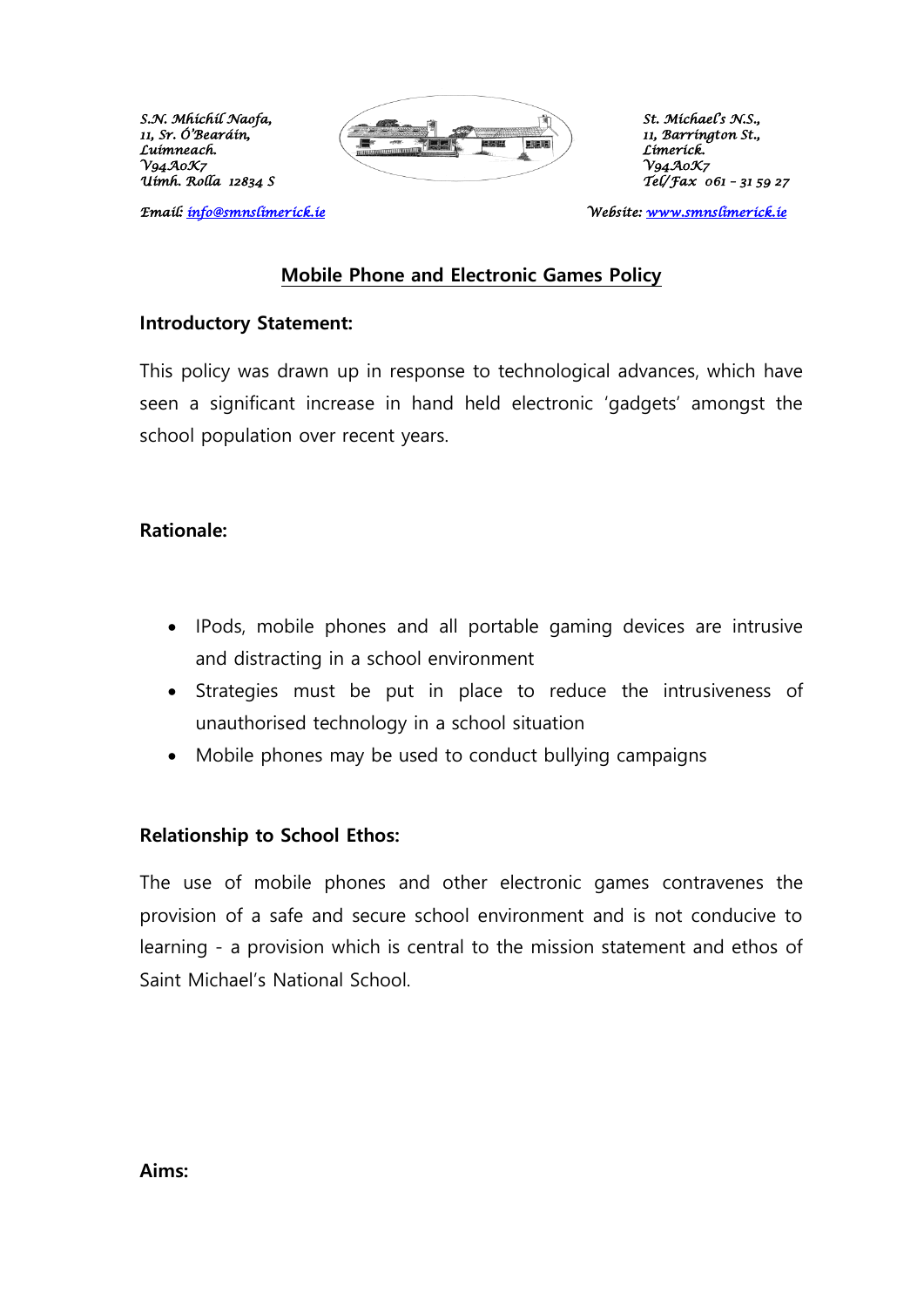- To minimise risk of bullying and cyber bullying
- To lessen intrusions on and distractions to children's learning

# **Internal School Procedures:**

The following are the guidelines for mobile phone/electronic games usage in the school;

- Children are not allowed to use of mobile phones/electronic games during school hours
- Pupils are not allowed to bring mobile phones or electronic games into school. In exceptional circumstances, parents may apply to the Board for special permission to bring a phone to school. In this case the phone will be powered off during the school day and will be handed to the teacher on arrival. It is the pupil's responsibility to collect the phone at 2.20pm. The school do not take any responsibility for loss or damage to any mobile phone brought into school.
- Children who need to contact home during school hours may do so through the school secretary using the school landline phone
- All electronic gadgets are banned, even during after school activities
- Any pupil who brings a mobile phone or electronic game to school risks having it confiscated and not returned until the school day is over
- Staff have access to the school landline if urgent calls need to be made to parents
- Classroom supervision is usually organised if a class teacher has to contact other professionals or outside agencies in relation to a particular child
- Staff personal calls are normally confined to break times
- Staff are permitted mobile phone usage only in cases of emergency